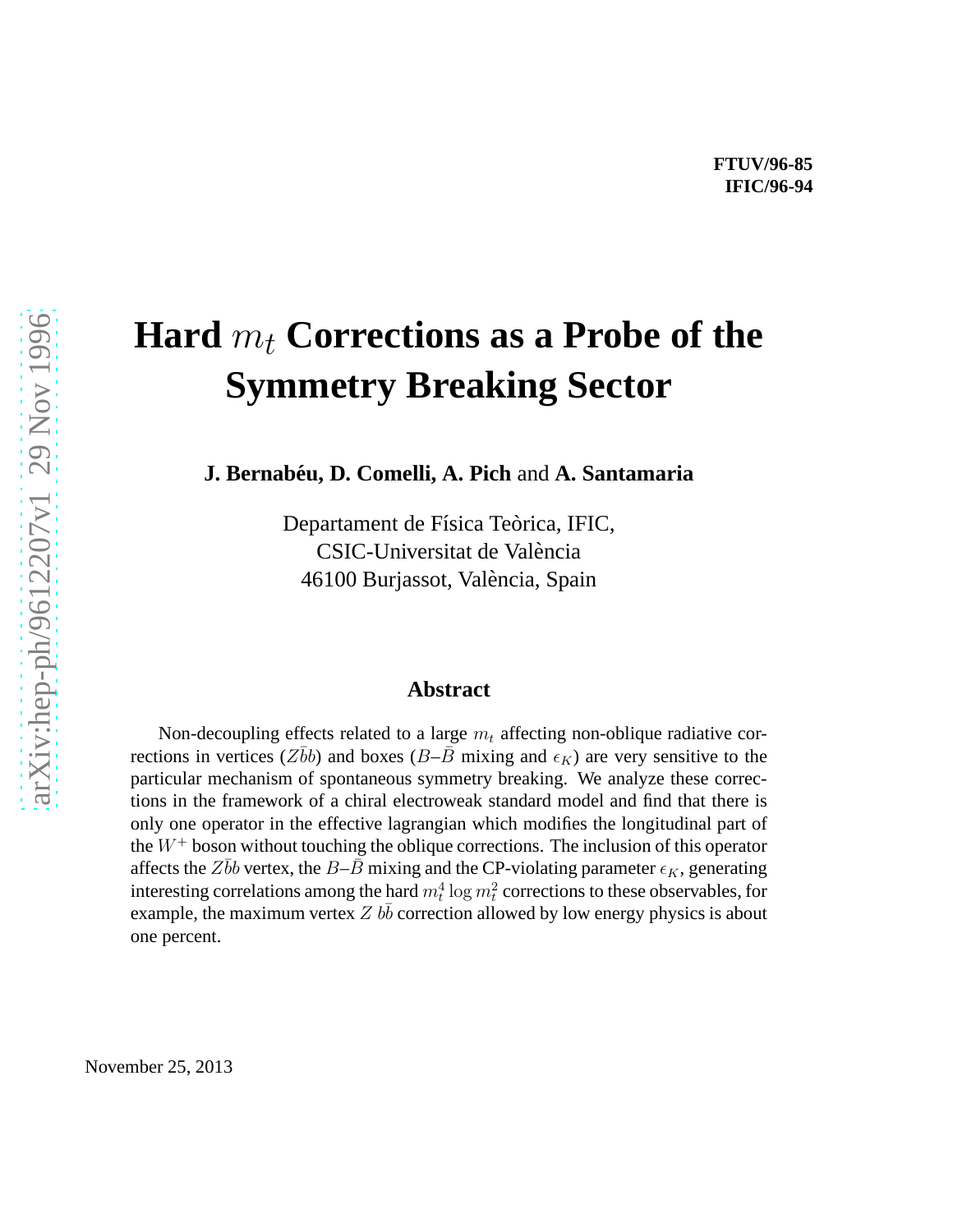One of the basic ingredients of the standard model (SM) is the spontaneous breaking of the electroweak gauge symmetry. In the SM it is implemented through the Higgs mechanism in which the would-be Goldstone excitations are absorbed into the longitudinal degrees of freedom of the gauge bosons. The spontaneous symmetry breaking (SSB) is realized linearly, that means, by the use of a scalar field which acquires a non-zero vacuum expectation value. The spectrum of physical particles contains then not only the massive vector bosons but also a neutral scalar Higgs field which must be relatively light.

In a more general scenario, the SSB can be parametrized in terms of a non-renormalizable lagrangian which contains the SM gauge symmetry realized non-linearly<sup>1,2</sup>. This non-linearly realized SM is also called the chiral realization of the SM ( $\chi$ SM) due to of its similarity with low energy QCD chiral lagrangians. It includes, with a particular choice of the parameters of the lagrangian, the SM, as long as the energies involved are small compared with the Higgs mass which is not present in the effective Lagrangian. In addition it can also accommodate any model that reduces to the SM at low energies as happens in many technicolour scenarios. The price to be payed for this general parametrization is the lose of renormalizability and, therefore, the appearance of many couplings which must be determined from experiment or computed in a more fundamental theory.

Since the SSB is related to the bosonic sector, one would expect that any deviation from the SM SSB mechanism would affect especially the gauge boson propagation properties, the so-called oblique corrections, which are parametrized in terms of the S,T,U parameters<sup>[3](#page-6-0)</sup> (or the  $\epsilon_1$ ,  $\epsilon_2$  and  $\epsilon_3$ pameters<sup>[4](#page-6-0)</sup>). In fact these corrections have been extensively studied in the framework of the  $\chi{\rm SM}$  <sup>[5](#page-6-0)</sup> . In particular, one would think that one should look into quantities which are  $M_H$ -dependent in the SM to test the SSB sector. However, it is interesting to realize that the only  $M_H$ -dependent radiative correction,  $\Delta \rho$ , has an agreement with the SM prediction at the per-mil level. Vertex corrections, whose  $M_H$  dependence appears only at the two loop level, are not so well known<sup>\*</sup>.

On the other hand, the would-be Goldstone bosons coming from SSB also couple to fermions. In fact, all non-decoupling effects of the SM related to a large top quark mass,  $m_t$ , come from the coupling of the would-be Goldstone bosons to the top quark. Therefore, we can expect any non-decoupling quantity related to a heavy top-quark to be sensitive to the would-be Goldstone boson propagation properties and couplings, that is, to the specific mechanism of SSB.

In the SM, large  $m_t^2$  effects appear, in addition to the oblique corrections, in the vertex  $Zb\bar{b}$ , that is in  $R_b = \Gamma_b/\Gamma_h$ , and in  $B-\bar{B}$  and  $K-\bar{K}$  mixing<sup>†</sup>. Then, we will use these quantities to explore possible deviations of the SM spontaneous symmetry breaking mechanism. To do so we will use a  $\chi$ SM only for the bosonic sector of the theory and leave fermion couplings as in the linear SM.

It turns out that there is only one operator in the effective lagrangian that affects the  $Zbb$ without touching the oblique corrections (which as commented before agree with the SM at the permil level). This operator modifies the propagation properties of the charged would-be Goldstone bosons, that is, the longitudinal component of the  $W^+$  boson. Therefore, it will also affect any observable in which the non-decoupling effects of a large  $m_t$  are important, in particular  $B-B$ 

<sup>\*</sup>And, in fact, in the last years there has been a big controversy about the  $R_b = \Gamma(Z \to b\bar{b})/\Gamma(Z \to hadrons)$ value.

<sup>&</sup>lt;sup>†</sup>Of course, non-decoupling effects appear in other observables, but only in the quantities we just mentioned present experiments are sensitive enough to see the effects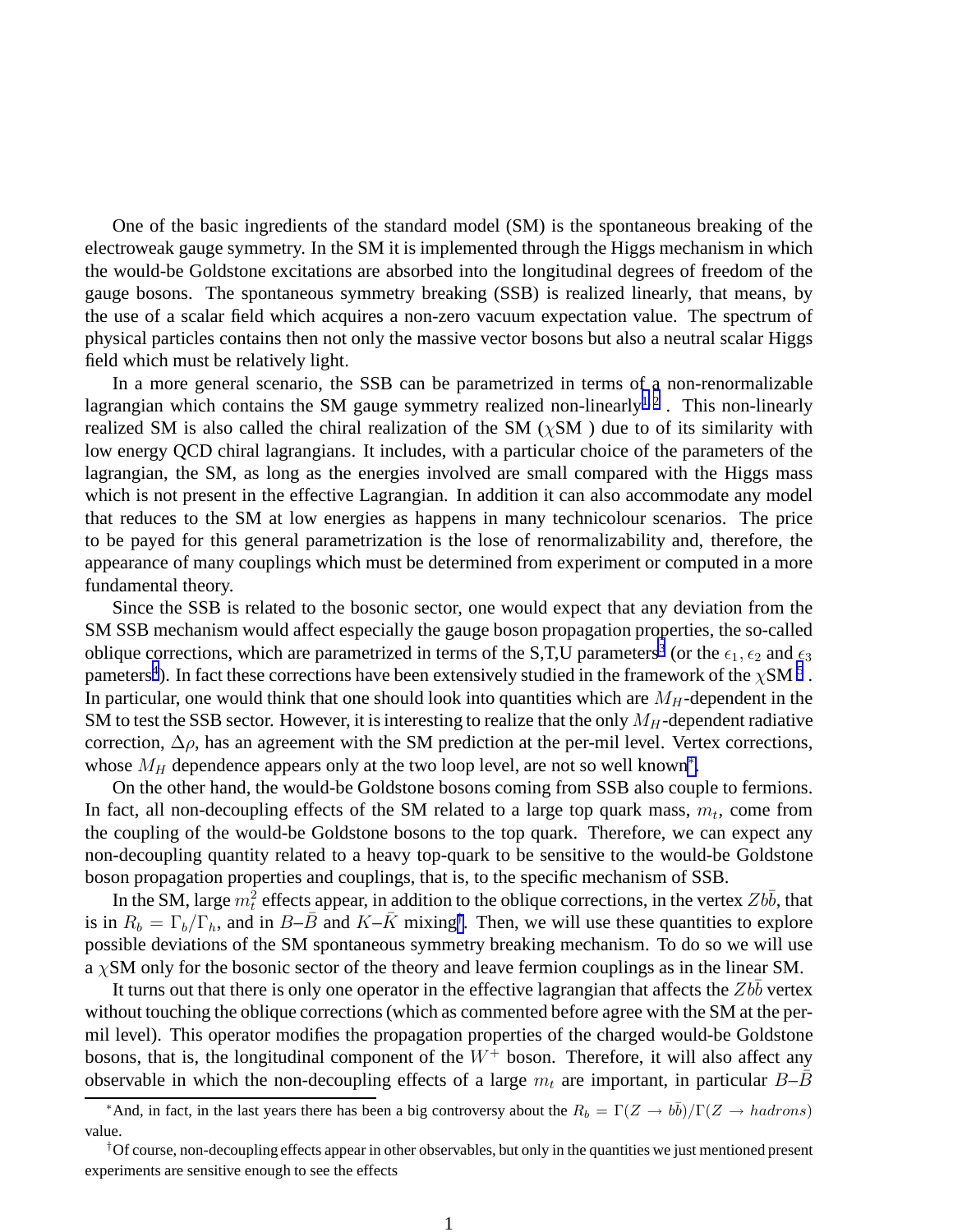<span id="page-2-0"></span>mixing, and  $\epsilon_K$ .

In the non-linear realization of the SM the Goldstone bosons  $\pi^a$  associated to the SSB of  $SU(2)_L \times SU(2)_R \rightarrow SU(2)_{L+R}$  are collected in a matrix field  $U(x) = \text{Exp}\{i \pi^a \tau^a/v\}$ . The operators in the effective chiral Lagrangian are classified according to the number of covariant derivatives acting on  $U(x)$ .

The lowest-order operators just fix the values of the Z and W mass at tree level and do not carry any information on the underlying physics. Therefore, in order to extract some information on new physics we must start studying the effects coming from higher-order operators. Departure of those coefficients from the SM predictions can be a hint for the existence of new physics.

The lowest order effective chiral lagrangian can be written in the following way:

$$
L = L_B + L_{\psi} + L_Y, \qquad (1)
$$

where

$$
L_B = -\frac{1}{2} \text{Tr} \{ \hat{W}_{\mu\nu} \hat{W}^{\mu\nu} + \hat{B}_{\mu\nu} \hat{B}^{\mu\nu} \} + \frac{v^2}{4} \text{Tr} \{ D_{\mu} U^+ D^{\mu} U \} , \qquad (2)
$$

with  $\hat{W}_{\mu\nu} = W_{\mu\nu}^a \tau^a/2$   $\hat{B}^{\mu\nu} = B^{\mu\nu}\tau^3/2$ , and  $D^{\mu}U = \partial^{\mu}U + i\frac{g}{2}W_{a}^{\mu}\tau^aU - i\frac{g'}{2}B^{\mu}U\tau^3$ .  $L_{\psi}$  is the usual fermionic kinetic lagrangian and

$$
L_Y = -\bar{Q}_L U M_q Q_R + h.c , \qquad (3)
$$

where  $M_q$  is a 2 × 2 block-diagonal matrix containing the 3 × 3 mass matrices of the up and down quarks and  $Q_L$  and  $Q_R$  are doublets containing the up and down quarks for the three families in the weak basis.

At the next order, that is containing at most four derivatives, the CP and  $SU(2)_L \otimes U(1)_Y$ invariant effective chiral Lagrangian with only gauge bosons and Goldstone fields, is described by the 15 operators reported in ref. [2](#page-6-0):  $L = \sum_{i=0}^{14} a_i O_i$ .

The usual oblique corrections are only sensitive to  $a_0$ ,  $(a_8 + a_{13})$  and  $(a_1 + a_{13})$ . On the other hand, the operators proportional to  $a_2$ ,  $a_3$ ,  $a_9$  and  $a_{14}$  parametrize the effective non-abelian gauge couplings that are tested by LEP2. All the other couplings remain not tested because they only contribute to four-point Green functions  $(a_4, a_5, a_6, a_7, a_{10})$  or because, although quadratic in the Goldstone fields, they do not contribute to the one-loop oblique corrections  $(a_{11}, a_{12})$ . For instance, the operator proportional to  $a_{11}$ :

$$
O_{11} = \text{Tr}\{(D_{\mu}V^{\mu})^2\},\tag{4}
$$

with  $V_\mu = (D_\mu U)U^+$  and  $D^\mu V_\mu = \partial^\mu V_\mu + ig[\hat{W}_\mu, V^\mu]$  generates corrections to the two point Green function of the  $W^+$ ,  $Z$  and would-be Goldstone bosons:

$$
O_{11} = g^2 W^+_\mu \partial^\mu \partial^\nu W^-_\nu + \frac{g_Z^2}{2} Z_\mu \partial^\mu \partial^\nu Z_\nu - 4\pi^+ \frac{\partial^4}{v^2} \pi^- - 2\pi_3 \frac{\partial^4}{v^2} \pi_3 + \frac{2g}{v} W^+_\mu \partial^\mu \partial^2 \pi^- + \frac{2g}{v} W^-_\mu \partial^\mu \partial^2 \pi^+ + \frac{2g_Z}{v} Z^+_\mu \partial^\mu \partial^2 \pi_3 + O(\phi^3) .
$$
 (5)

However, all these interactions involve always the longitudinal components of the gauge bosons and so do not enter directly into the  $\epsilon_i$  parameters. The same happens to the operators  $O_{12}$  and  $O_{13}$ which affect only the longitudinal part of the neutral Z boson.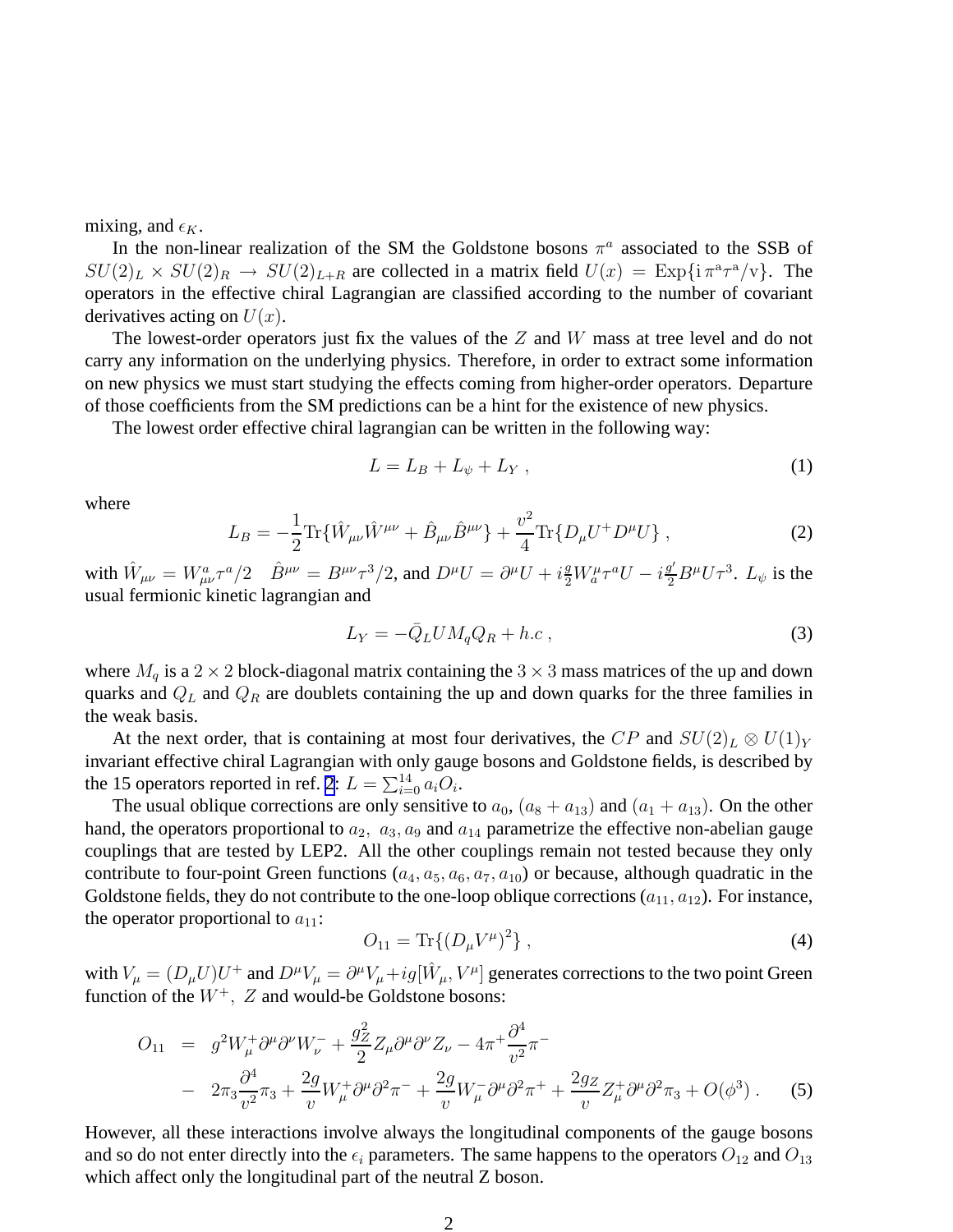The effects of the operator  $O_{11}$  can be seen more easily once we use the following equation of motion involving the operators of the Lagrangian to lowest order  $\ddagger$ :

$$
D_{\mu}V^{\mu} = \frac{i}{v^2}D_{\mu}\left(\bar{Q}_{L}\gamma^{\mu}\tau^{a}Q_{L}\tau^{a}\right) ,\qquad (6)
$$

$$
i\,\not{\!\!D} Q_L = U M_q Q_R \,, \qquad i\,\not{\!\!D} Q_R = M_q^+ U^+ Q_L \,. \tag{7}
$$

Then the operator  $O_{11}$  can be rewritten as

$$
O_{11} = \frac{g^4}{8M_W^4} \left[ \bar{Q} (\tau^a U M_q P_R - M_q^+ U^+ \tau^a P_L) Q \right]^2 \,, \tag{8}
$$

where  $P_L$  and  $P_R$  are the left and right chirality projectors. By writing (8) in terms of the mass eigenstates and keeping only the terms proportional to the top quark mass we obtain

$$
O_{11} = \frac{g^4}{8M_W^4} m_t^2 \left( (\bar{t}\gamma_5 t)^2 - 4 \sum_{f,f'}^{d,s,b} (\bar{f'}_L t_R)(\bar{t}_R f_L) V_{tf} V_{tf'}^* \right) . \tag{9}
$$

Therefore, the effect to lowest order of the modification of the would-be Goldstone propagator can be written as a four-fermion interaction proportional to quark masses. This kind of operators appears also in the analysis of new physics with an effective Lagrangian with SSB realized linearly $<sup>6</sup>$  $<sup>6</sup>$  $<sup>6</sup>$ .</sup>

Four fermion interactions are much more convenient for explicit calculations and also to understand the effects of the new operator. For instance, it is clear that the four-fermion interaction can only contribute to the gauge-boson self-energies at two loops and therefore do not contribute to the  $\epsilon_i$  parameters at one loop.

We discuss now some observables affected by the new interaction.

$$
\underline{R_b} \, . -
$$

We start with the evaluation of the corrections to the  $Z\bar{b}b$  vertex. We parametrize the effective  $Z\bar{b}b$  vertex as:

$$
\frac{g}{c_W} Z^{\mu} \left( g_L^b \overline{b}_L \gamma_{\mu} b_L + g_R^b \overline{b}_R \gamma_{\mu} b_R \right) ] \,, \tag{10}
$$

with the values of the tree level couplings,  $g_L^b = -1/2 + s_W^2/3$  and  $g_R^b = s_W^2/3$ .

At one loop we parametrize the effect of new physics as a shift in the couplings:

$$
g_{L,R}^b \to g_{L,R}^b + \delta g_{L,R}^b \,. \tag{11}
$$

We calculate the one-loop contribution of the operator  $O_{11}$  keeping only the divergent logarithmic piece. This means we neglect any possible local contribution from the chiral lagrangian at order

<sup>‡</sup>This is allowed in the effective Lagrangian, even at the one loop level, as long as we keep only the dominant pieces. The use of the equations of motion is equivalent to a redefinition of the fields which affects only higher order operators in the effective Lagrangian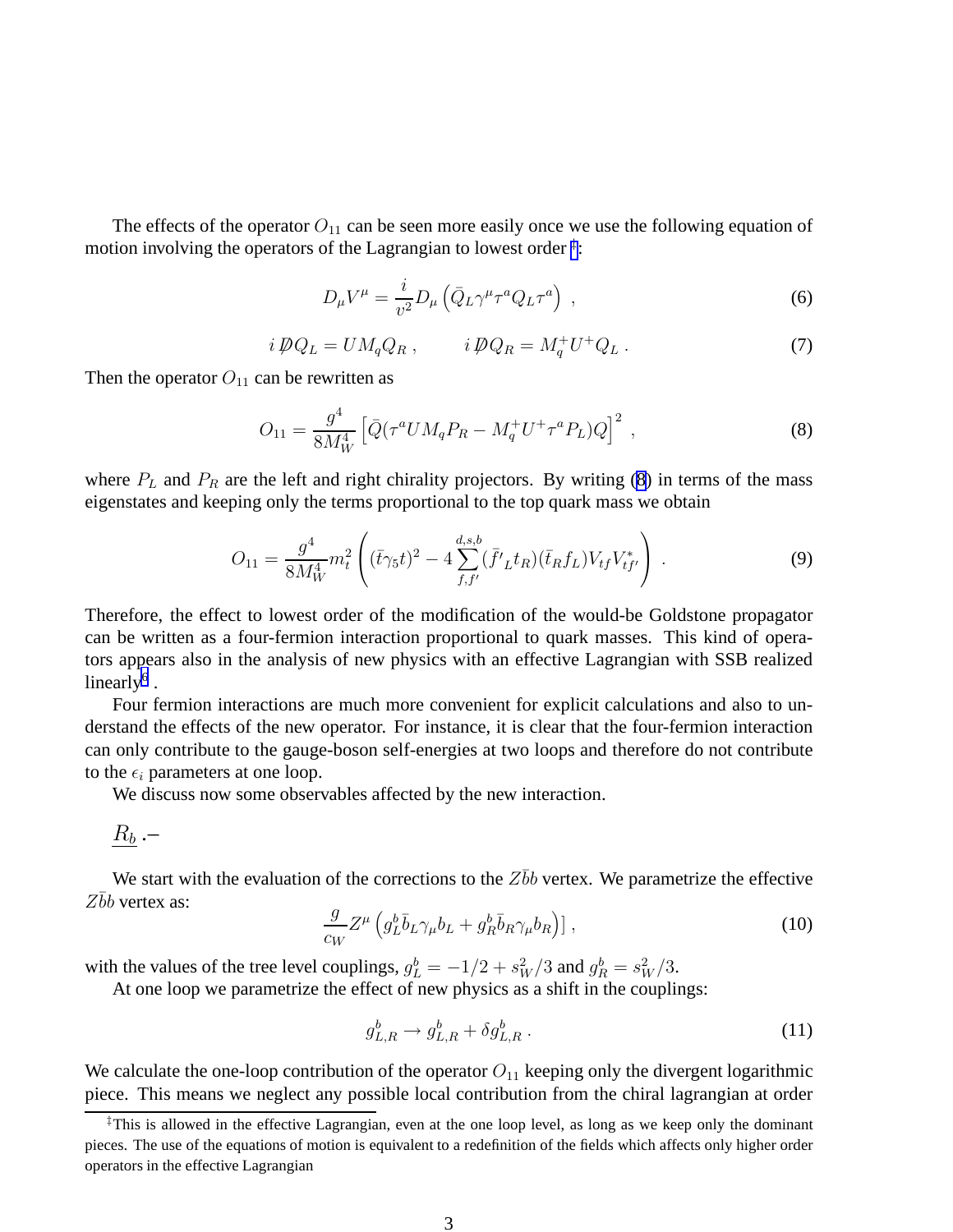<span id="page-4-0"></span> $p<sup>6</sup>$ . The relevant diagram<sup>§</sup> is depicted in fig. (1.a) and the result is:

$$
\delta g_L = -\frac{\alpha}{4\pi s_w^2} a_{11} \frac{g^2}{4} \frac{m_t^4}{M_W^4} \log \frac{\Lambda^2}{m_t^2} \,. \tag{12}
$$

A shift in the  $Zb\bar{b}$  couplings gives a shift in  $R_b$  given by

$$
R_b = R_b^{SM} \frac{1 + \delta_{bV}^{NP}}{1 + R_b^{SM} \delta_{bV}^{NP}},
$$
\n(13)

with

$$
\delta_{bV}^{NP} = \frac{\delta \Gamma_b}{\Gamma_b^{SM}} \approx 2 \frac{g_L^b}{(g_L^b)^2 + (g_R^b)^2} \delta g_L^b = -4.58 \delta g_L^b \,. \tag{14}
$$

The ALEPH collaboration has presented a new analysis of  $R_b$  data which leads to results which are compatible with the standard model predictions at the one sigma level<sup>[7](#page-6-0)</sup>. In fact the new world average is<sup>[8](#page-6-0)</sup>  $R_b = 0.2178 \pm 0.0011$  to be compared with the SM expectation for  $m_t = 175$  GeV  $R_b^{SM} = 0.2157 \pm 0.0002$ . Clearly the new value of  $R_b$  is within two standard deviations of the standard model predictions<sup>[9](#page-6-0)</sup>.

Using these data on  $R_b$  we get

$$
\delta_{bV}^{NP} = 0.012 \pm 0.007 \,. \tag{15}
$$

## $K-\bar{K}$  and  $B-\bar{B}$  *Mixing* .–

In the SM, the mixing between the  $B^0$  meson and its antiparticle is completely dominated by the top contribution. The explicit  $m_t$  dependence of the corresponding box diagram is given by the loop function $10$ 

$$
S(x_t)_{\text{SM}} = \frac{x_t}{4} \left[ 1 + \frac{9}{1 - x_t} - \frac{6}{(1 - x_t)^2} - \frac{6x_t^2 \ln x_t}{(1 - x_t)^3} \right], \qquad x_t \equiv \frac{\overline{m}_t^2}{M_W^2}, \qquad (16)
$$

which contains the hard  $m_t^2$  term,  $S(x_t) \sim x_t/4$ , induced by the longitudinal W exchanges. The same function regulates the top–quark contribution to the  $K-\bar{K}$  mixing parameter  $\varepsilon_K$ . The measured top–mass,  $m_t = 175 \pm 6$  GeV  $[\overline{m_t} \equiv \overline{m_t}(m_t) = 167 \pm 6$  GeV], implies  $S(x_t)_{\text{SM}} = 2.40 \pm 0.13$ .

The correction induced by the new operator,  $O_{11}$ , can be parametrized as a shift on the function  $S(x_t)$ . The calculation of the diagrams<sup>§</sup> in fig. (1.b) leads to the result:

$$
S(x_t) = S(x_t)_{\text{SM}} + \delta S(x_t), \qquad \delta S(x_t) = -a_{11} \frac{g^2 m_t^4}{2M_W^4} \ln \frac{\Lambda^2}{m_t^2} \tag{17}
$$

 $§$ The same result is of course obtained using the original form [\(4](#page-2-0)) for  $O_{11}$ , where the effect of this operator appears as a modification of the longitudinal W propagator. However, one needs to consider a larger number of Feynman diagrams in this case.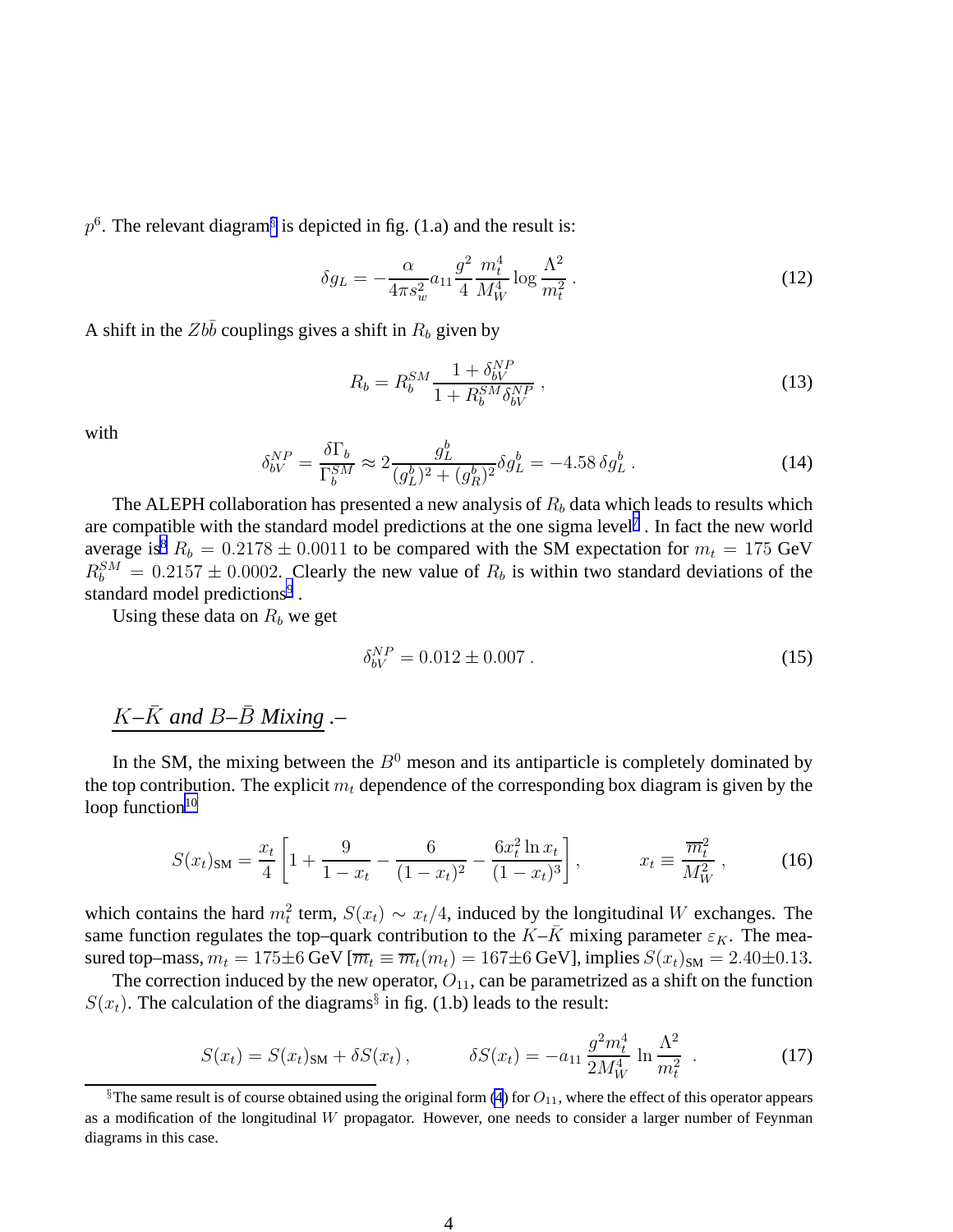Thus, the hard  $m_t^4 \ln m_t^2$  contributions to  $\delta_{bV}^{NP}$  and  $\delta S(x_t)$  are correlated:

$$
\delta S(x_t) = \frac{32\pi^2}{|V_{tb}|^2 g^2} \delta g_L^b = -163 \delta_{bV}^{NP}.
$$
\n(18)

We can use the measured  $B_d^0 - \bar{B}_d^0$  mixing<sup>[11](#page-6-0)</sup>,  $\Delta M_{B_d^0} = (0.464 \pm 0.018) \times 10^{12} \text{ s}^{-1}$ , to infer the experimental value of  $S(x_t)$  and, therefore, to set a limit on the  $\delta g_L^b$  contribution. The explicit dependence on the quark–mixing parameters can be resolved putting together the constraints from  $\Delta M_{B^0_d}, \varepsilon_K$  and  $\Gamma(b\to u)/\Gamma(b\to c).$  Using the Wolfenstein parametrization<sup>[12](#page-6-0)</sup> of the quark–mixing matrix, one has:

$$
\left|\frac{V_{td}}{\lambda V_{cb}}\right| = \sqrt{(1-\rho)^2 + \eta^2} = \frac{(1.21 \pm 0.09)}{\sqrt{S(x_t)}} \frac{185 \text{ MeV}}{\sqrt{\eta_B} \left(\sqrt{2}f_B\sqrt{B_B}\right)} = \frac{(1.21^{+0.50}_{-0.30})}{\sqrt{S(x_t)}},\tag{19}
$$

$$
\eta \left[ (1 - \rho) A^2 \eta_2 S(x_t) + P_0 \right] A^2 B_K = 0.226 \tag{20}
$$

$$
\left|\frac{V_{ub}}{\lambda V_{cb}}\right| = \sqrt{\rho^2 + \eta^2} = 0.36 \pm 0.09. \tag{21}
$$

We have taken  $\lambda \equiv |V_{us}| = 0.2205 \pm 0.0018$ ,  $|V_{cb}| \equiv A\lambda^2 = 0.040 \pm 0.003$  and  $|V_{ub}|/|V_{cb}| =$  $0.08 \pm 0.02$ . The numerical factor on the rhs of eq. (19) should be understood as an allowed range, because the error is dominated by the large theoretical uncertainties in the hadronic matrix element of the  $\Delta B = 2$  operator; it corresponds to<sup>13,14</sup>  $\sqrt{\eta_B} (\sqrt{2} f_B \sqrt{B_B}) = (185 \pm 45)$  MeV. In eq. (20),  $\eta_2 = 0.57 \pm 0.01$  is the short–distance QCD correction<sup>[15](#page-7-0)</sup>, while  $P_0 = 0.31 \pm 0.02$  takes into account the charm contributions<sup>[13](#page-7-0)</sup>. For the  $\Delta S = 2$  hadronic matrix element we have chosen the range<sup>[14](#page-7-0)</sup>  $B_K = 0.6 \pm 0.2$ .

Both the circle (19) and the hyperbola (20) depend on the the value of  $S(x_t)$ . The intersection of the two circles (19) and (21) restricts  $S(x_t)$  to be in the range  $0.39 < |S(x_t)| < 9.7$ . The request of simultaneous intersection with the hyperbola  $\epsilon_K$  imposes a further constraint. Since a positive value of  $B_K$  is obtained by all present calculations and  $S(x_t)_{\text{SM}} > 0$ , the SM implies a positive value for  $\eta$ . In our case, the constraint that the total  $S(x_t) = S(x_t)_{\text{SM}} + \delta S(x_t)$  is positive does not exist and this opens the possibility of solutions also with  $\eta < 0$ ; however, this would imply a huge correction  $\delta S(x_t)$ . Taking  $\eta > 0$ , the three curves (bands) intersect if  $S(x_t) > S(x_t)_{\text{min}} = 1.0$ .

The minimum value of  $S(x_t)$  is reached for  $V_{cd}^{\text{max}}$ ,  $B_K^{\text{max}}$  and  $|V_{ub}/V_{cb}|^{\text{max}}$ . Taking a more conservative  $\pm 0.14$  error in eq. (21) (corresponding to  $|V_{ub}/V_{cb}| = 0.08 \pm 0.03$ ) would result in  $S(x_t)_{\text{min}} = 0.8$ .

The shift in  $g_L^b$  required by  $R_b$  [eq. [\(15](#page-4-0))] and the relation (18) imply

$$
\delta S = -2.0 \pm 1.1 \,, \tag{22}
$$

i.e.,  $-0.7 < S(x_t) < 1.5$ . Thus, the present experimental measurements of  $R_b$  and the low-energy constraints from the usual *unitarity triangle fits* are compatible with the introduction of the operator  $O_{11}$ . From eq. (18) and eq. ([15\)](#page-4-0) and the constraint  $S \geq S_{min} = 1$  we can see that the maximum (positive) value of  $\delta_{bV}^{NP}$  allowed by low-energy physics is

$$
\delta_{bV}^{NP} < 0.01 \; ,
$$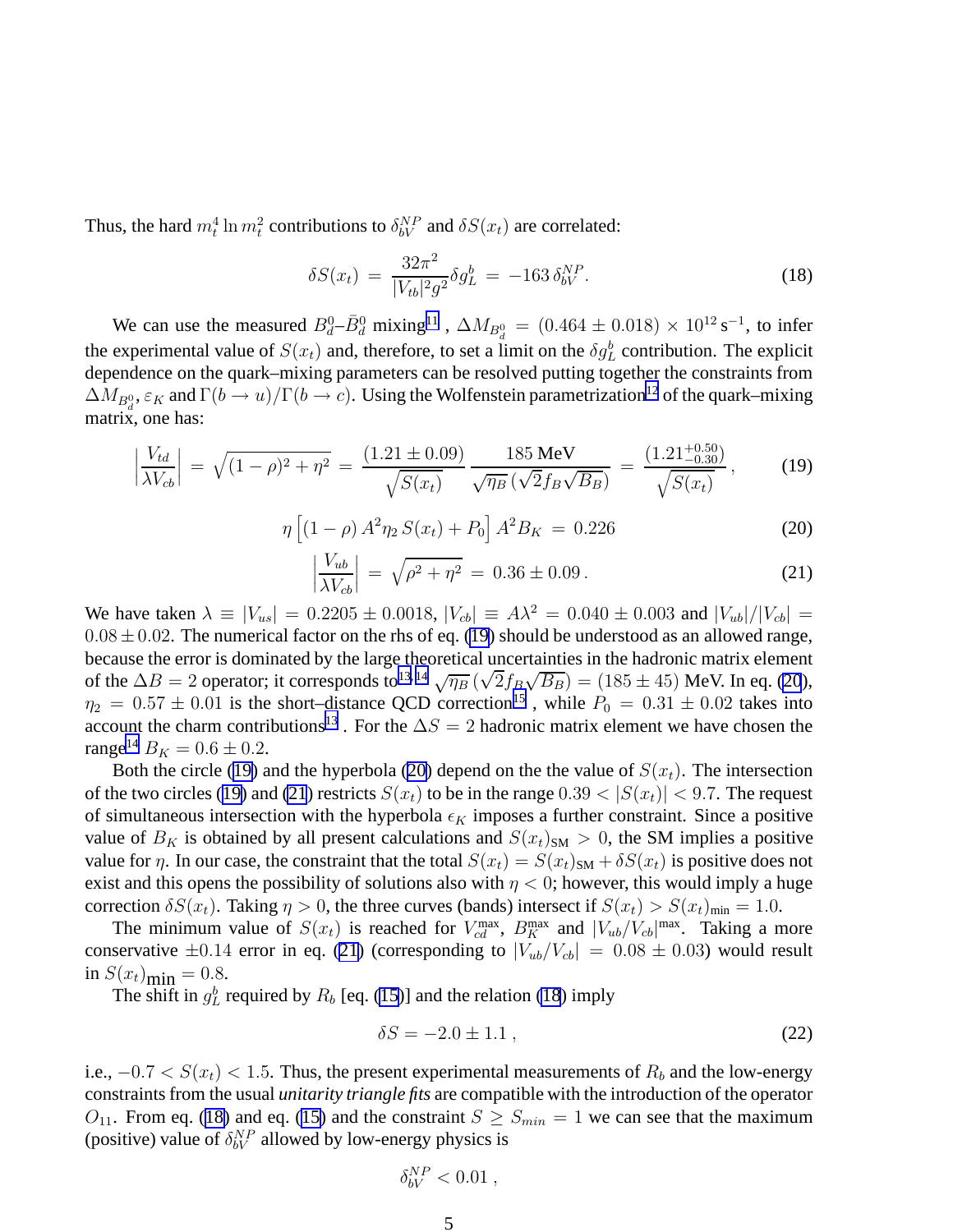<span id="page-6-0"></span>which is even stronger than the values obtained by present direct measurements of  $R_b$  (eq. ([15\)](#page-4-0).

We acknowledge interesting discussions with Misha Bilenky, Domenec Espriu and Joaquim Matias. One of us (D.C.) is indebted to the Spanish Ministry of Education and Science for a postdoctoral fellowship. This work has been supported by the Grant AEN-96/1718 of CICYT, Spain.

## **References**

- [1] T. Appelquist, "Gauge Theories and Experiments at High Energies", ed. K.C. Brower and D.G. Sutherland (Scottish University Summer School in Physics, St. Andrews); T. Appelquist and C. Bernard, Phys. Rev. **D22**, 200 (1980)
- [2] A.C. Longhitano, Phys. Rev. **D22**, 1166 (1980); Nucl. Phys. **B188**, 188 (1981)
- [3] M.E. Peskin and T. Takeuchi, Phys. Rev. Lett. **65**, 964 (1990); Phys. Rev. **D46**, 381 (1992); W. Marciano and J. Rosner, Phys. Rev. Lett **65**, 2963 (1990)
- [4] G. Altarelli and R. Barbieri, Phys. Lett. **B253**, 161 (1990); G. Altarelli, R. Barbieri and J. Jadach, Nucl. Phys. **B369**, 3 (1992)
- [5] See for instance F. Feruglio, Int. J. Mod. Phys. **A8**, 4937 (1993)
- [6] J. Bernabeu, D. Comelli, A. Pich and A. Santamaria in preparation.
- [7] I. Tomalin, " $R_b$  with Multivariate Analysis", talk at the ICHEP 96 Conference, Warsaw, July 1996.
- [8] The LEP Electroweak Working Group and the SLD Heavy Flavor Group, "A Combination of Preliminary LEP and SLD Electroweak Measurements and Constraints on the Standard Model". Report LEPEWWG/96-02, 1996.
- [9] A. Akundov, D. Bardin and T. Riemann, Nucl. Phys. **B276**, 1 (1986); J. Bernabéu, A. Pich, and A. Santamaria, Phys. Lett. **B200**, 569 (1988); Nucl. Phys. **B363**, 326 (1991); W. Beenakker and W. Hollik, Z. Phys. **C40**, 141 (1988)
- [10] G. Buchalla, A.J. Buras and M.E. Lautenbacher, "Weak Decays Beyond Leading Logarithms" Submitted to Rev. Mod. Phys. [[hep-ph/9512380](http://arxiv.org/abs/hep-ph/9512380)].
- [11] L. Gibbons, *Quark Masses and Mixing from Weak Processes*, Plenary talk at the 28<sup>th</sup> International Conference on High Energy Physics (Warsaw, 1996)
- [12] L. Wolfenstein, Phys. Rev. Lett. **51**, 1945 (1983)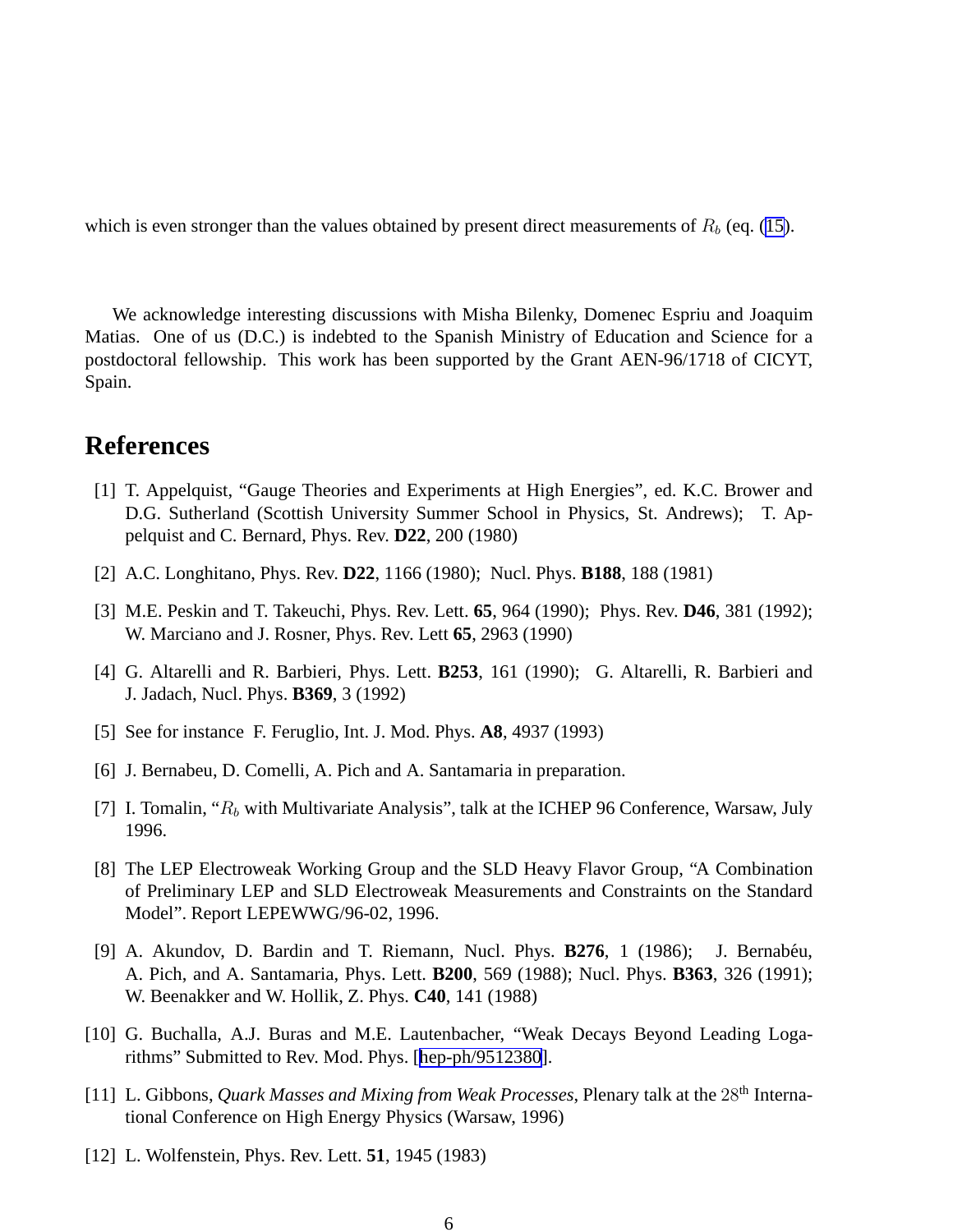- <span id="page-7-0"></span>[13] A.J. Buras, *Flavour Changing Neutral Current Processes*, Plenary talk at the 28<sup>th</sup> International Conference on High Energy Physics (Warsaw, 1996), [\[hep-ph/9610461\]](http://arxiv.org/abs/hep-ph/9610461).
- [14] A. Pich and J. Prades, Phys. Lett. **B346**, 342 (1995);
- [15] A.J. Buras, M. Jamin and P.H. Weisz, Nucl. Phys. **B347**, 491 (1990)